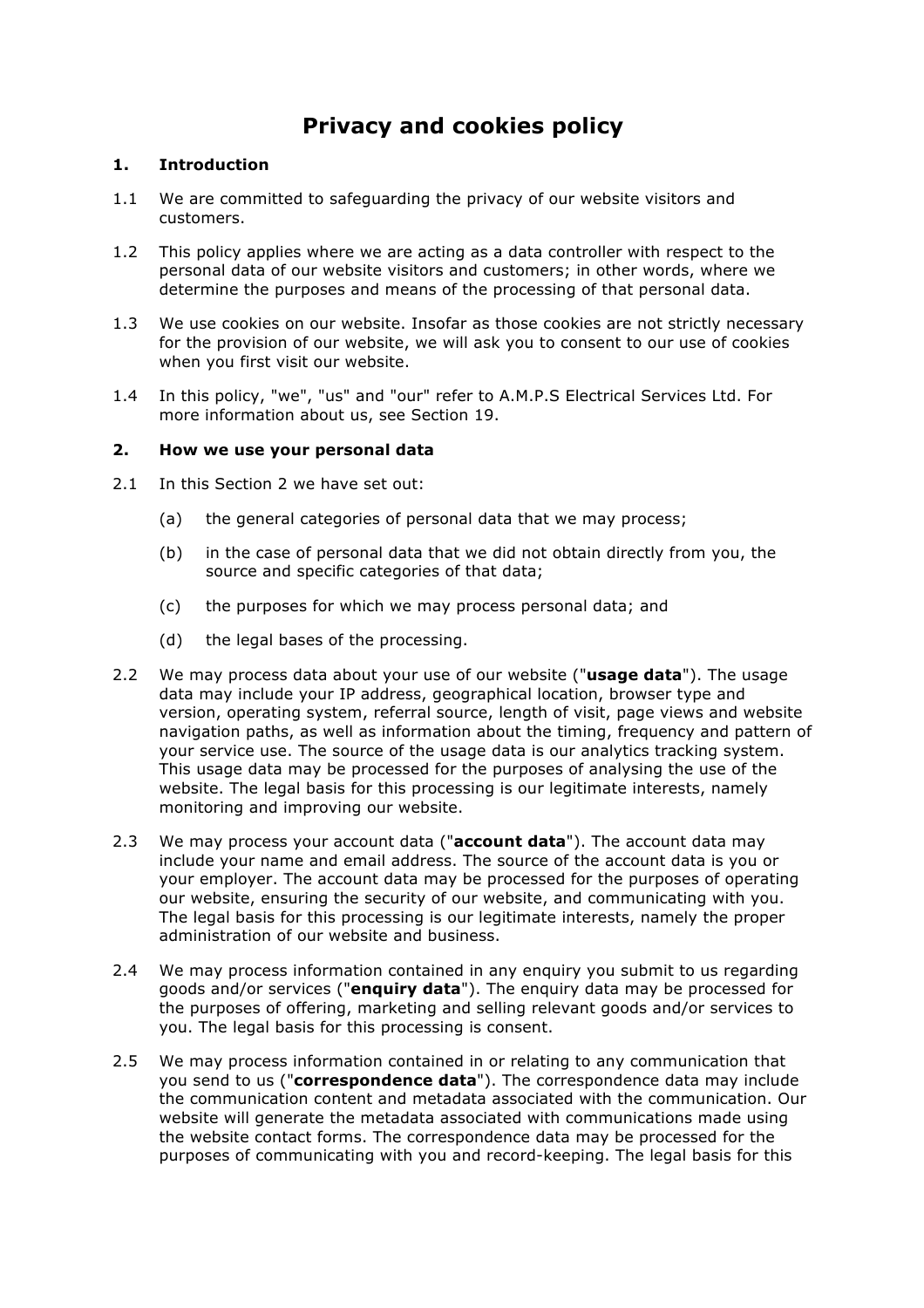processing is our legitimate interests, namely the proper administration of our website and business and communications with customers.

- 2.6 We may process any of your personal data identified in this policy where necessary for the establishment, exercise or defence of legal claims, whether in court proceedings or in an administrative or out-of-court procedure. The legal basis for this processing is our legitimate interests, namely the protection and assertion of our legal rights, your legal rights and the legal rights of others.
- 2.7 We may process any of your personal data identified in this policy where necessary for the purposes of obtaining or maintaining insurance coverage, managing risks, or obtaining professional advice. The legal basis for this processing is our legitimate interests, namely the proper protection of our business against risks.
- 2.8 In addition to the specific purposes for which we may process your personal data set out in this Section 2, we may also process any of your personal data where such processing is necessary for compliance with a legal obligation to which we are subject, or in order to protect your vital interests or the vital interests of another natural person.
- 2.9 Please do not supply any other person's personal data to us, unless we prompt you to do so.

# **3. Providing your personal data to others**

- 3.1 We may disclose your personal data to any member of our group of companies (this means our subsidiaries, our ultimate holding company and all its subsidiaries) insofar as reasonably necessary for the purposes, and on the legal bases, set out in this policy.
- 3.2 We may disclose your personal data to our insurers and/or professional advisers insofar as reasonably necessary for the purposes of obtaining or maintaining insurance coverage, managing risks, obtaining professional advice, or the establishment, exercise or defence of legal claims, whether in court proceedings or in an administrative or out-of-court procedure.
- 3.3 We may disclose your enquiry data to one or more of those selected third party suppliers of goods and services for the purpose of enabling them to contact you so that they can provide a service or offer, market and sell to you relevant goods and/or services. Each such third party will act as a data controller in relation to the enquiry data that we supply to it; and upon contacting you, each such third party will supply to you a copy of its own privacy policy, which will govern that third party's use of your personal data.
- 3.4 In addition to the specific disclosures of personal data set out in this Section 4, we may disclose your personal data where such disclosure is necessary for compliance with a legal obligation to which we are subject, or in order to protect your vital interests or the vital interests of another natural person. We may also disclose your personal data where such disclosure is necessary for the establishment, exercise or defence of legal claims, whether in court proceedings or in an administrative or out-of-court procedure.

#### **4. Retaining and deleting personal data**

4.1 This Section 4 sets out our data retention policies and procedure, which are designed to help ensure that we comply with our legal obligations in relation to the retention and deletion of personal data.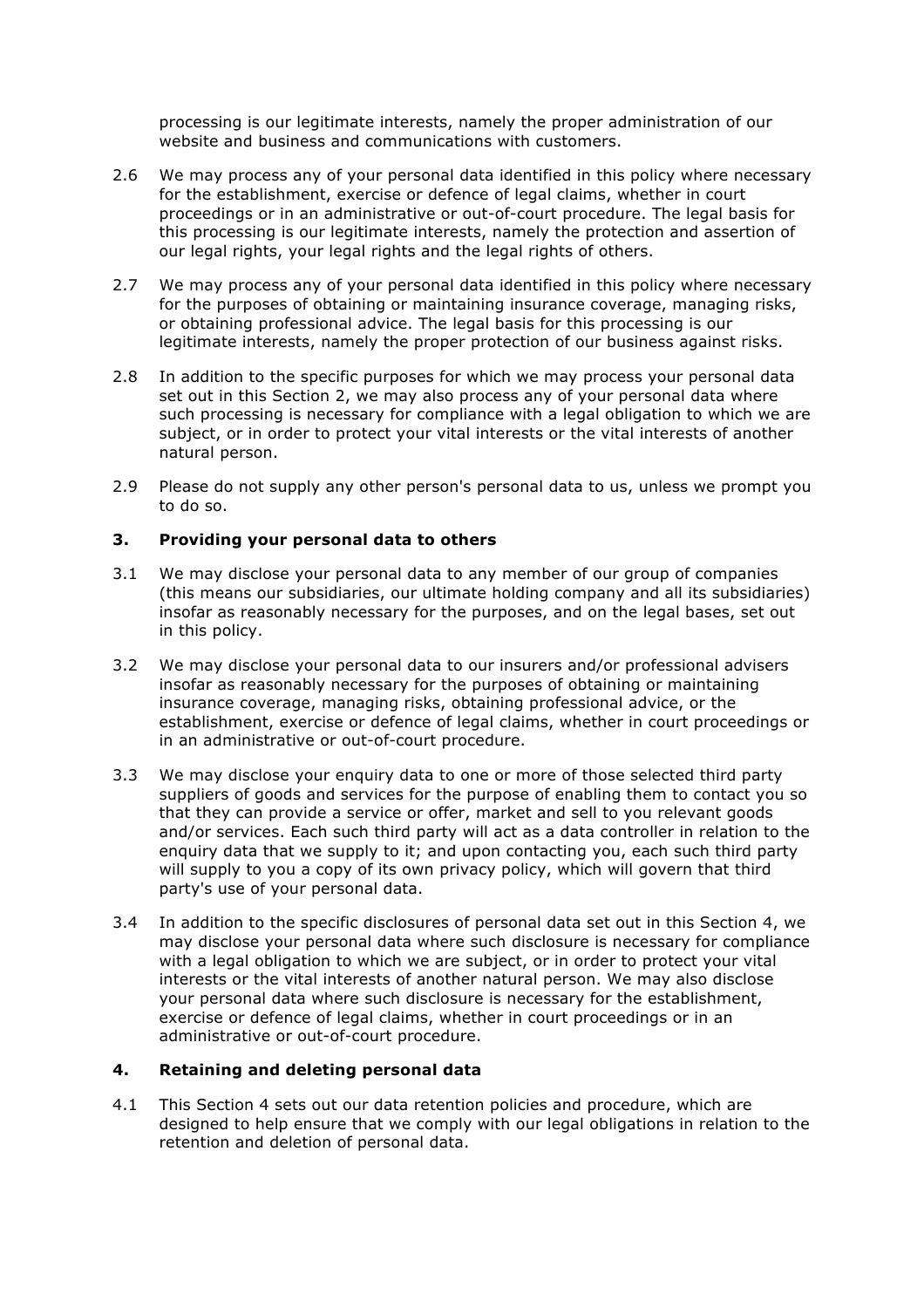- 4.2 Personal data that we process for any purpose or purposes shall not be kept for longer than is necessary for that purpose or those purposes.
- 4.3 We will retain your personal data as follows:
	- (a) All personal data will be retained for a minimum period of 7 days, and for a maximum period of 10 Years.
- 4.4 Notwithstanding the other provisions of this Section 6, we may retain your personal data where such retention is necessary for compliance with a legal obligation to which we are subject, or in order to protect your vital interests or the vital interests of another natural person.

#### **5. Security of personal data**

- 5.1 We will take appropriate technical and organisational precautions to secure your personal data and to prevent the loss, misuse or alteration of your personal data.
- 5.2 We will store all your personal data on secure servers, personal computers and mobile devices, and in secure manual record-keeping systems.
- 5.3 The following personal data will be stored by us in encrypted form: your name and contact information.
- 5.4 Data relating to your enquiries that is sent from your web browser to our web server, or from our web server to your web browser, will be protected using encryption technology.
- 5.5 You acknowledge that the transmission of unencrypted (or inadequately encrypted) data over the internet is inherently insecure, and we cannot guarantee the security of data sent over the internet.

#### **6. Amendments**

- 6.1 We may update this policy from time to time by publishing a new version on our website.
- 6.2 You should check this page occasionally to ensure you are happy with any changes to this policy.
- 6.3 We may notify you of significant changes to this policy by email or through the private messaging system on our website.

#### **7. Your rights**

- 7.1 In this Section 7, we have summarised the rights that you have under data protection law. Some of the rights are complex, and not all of the details have been included in our summaries. Accordingly, you should read the relevant laws and guidance from the regulatory authorities for a full explanation of these rights.
- 7.2 Your principal rights under data protection law are:
	- (a) the right to access;
	- (b) the right to rectification;
	- (c) the right to erasure;
	- (d) the right to restrict processing;
	- (e) the right to object to processing;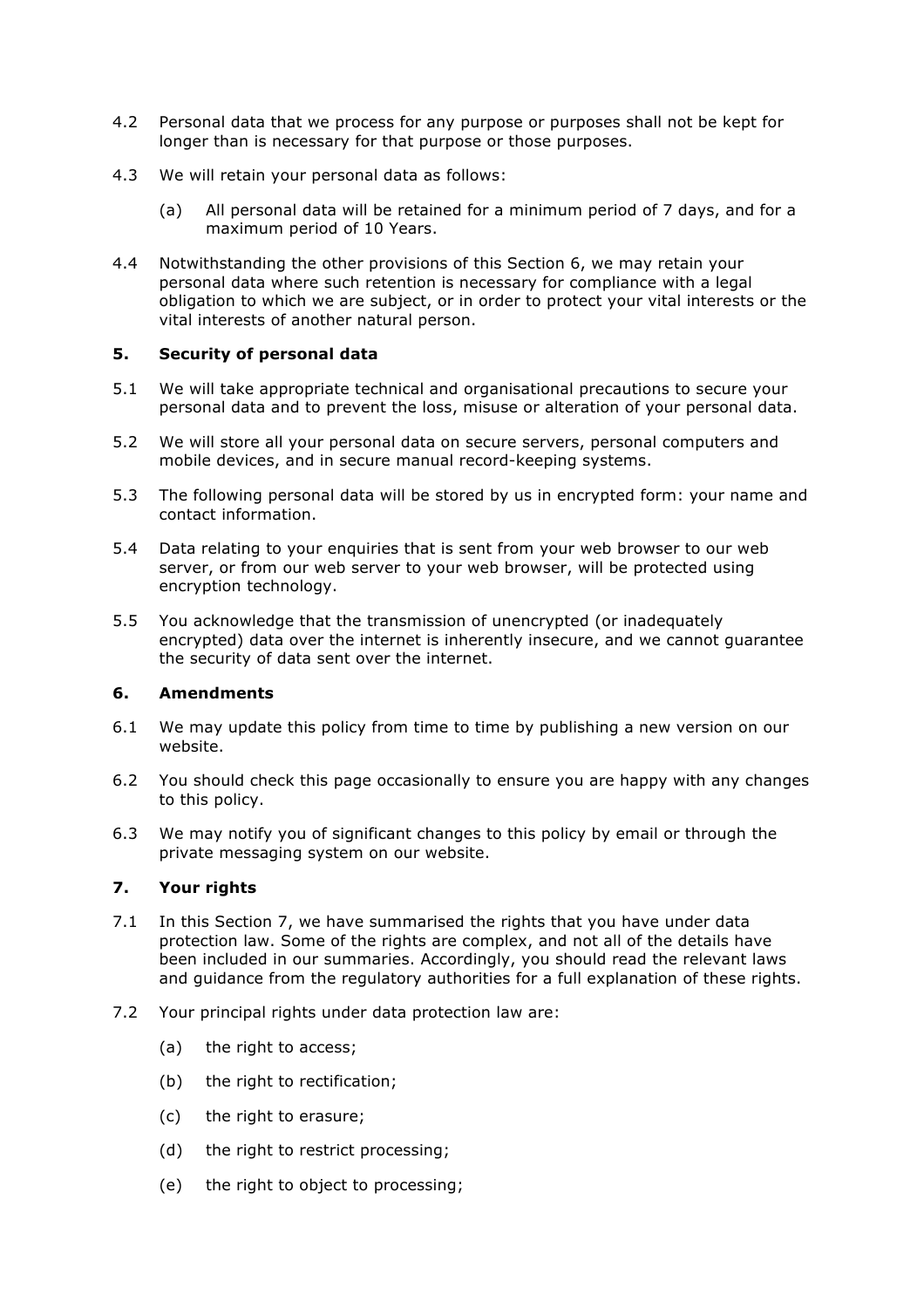- (f) the right to data portability;
- (g) the right to complain to a supervisory authority; and
- (h) the right to withdraw consent.
- 7.3 You have the right to confirmation as to whether or not we process your personal data and, where we do, access to the personal data, together with certain additional information. That additional information includes details of the purposes of the processing, the categories of personal data concerned and the recipients of the personal data. Providing the rights and freedoms of others are not affected, we will supply to you a copy of your personal data. The first copy will be provided free of charge, but additional copies may be subject to a reasonable fee.
- 7.4 You have the right to have any inaccurate personal data about you rectified and, taking into account the purposes of the processing, to have any incomplete personal data about you completed.
- 7.5 In some circumstances you have the right to the erasure of your personal data without undue delay. Those circumstances include: the personal data are no longer necessary in relation to the purposes for which they were collected or otherwise processed; you withdraw consent to consent-based processing; you object to the processing under certain rules of applicable data protection law; the processing is for direct marketing purposes; and the personal data have been unlawfully processed. However, there are exclusions of the right to erasure. The general exclusions include where processing is necessary: for exercising the right of freedom of expression and information; for compliance with a legal obligation; or for the establishment, exercise or defence of legal claims.
- 7.6 In some circumstances you have the right to restrict the processing of your personal data. Those circumstances are: you contest the accuracy of the personal data; processing is unlawful but you oppose erasure; we no longer need the personal data for the purposes of our processing, but you require personal data for the establishment, exercise or defence of legal claims; and you have objected to processing, pending the verification of that objection. Where processing has been restricted on this basis, we may continue to store your personal data. However, we will only otherwise process it: with your consent; for the establishment, exercise or defence of legal claims; for the protection of the rights of another natural or legal person; or for reasons of important public interest.
- 7.7 You have the right to object to our processing of your personal data on grounds relating to your particular situation, but only to the extent that the legal basis for the processing is that the processing is necessary for: the performance of a task carried out in the public interest or in the exercise of any official authority vested in us; or the purposes of the legitimate interests pursued by us or by a third party. If you make such an objection, we will cease to process the personal information unless we can demonstrate compelling legitimate grounds for the processing which override your interests, rights and freedoms, or the processing is for the establishment, exercise or defence of legal claims.
- 7.8 You have the right to object to our processing of your personal data for direct marketing purposes (including profiling for direct marketing purposes). If you make such an objection, we will cease to process your personal data for this purpose.
- 7.9 You have the right to object to our processing of your personal data for scientific or historical research purposes or statistical purposes on grounds relating to your particular situation, unless the processing is necessary for the performance of a task carried out for reasons of public interest.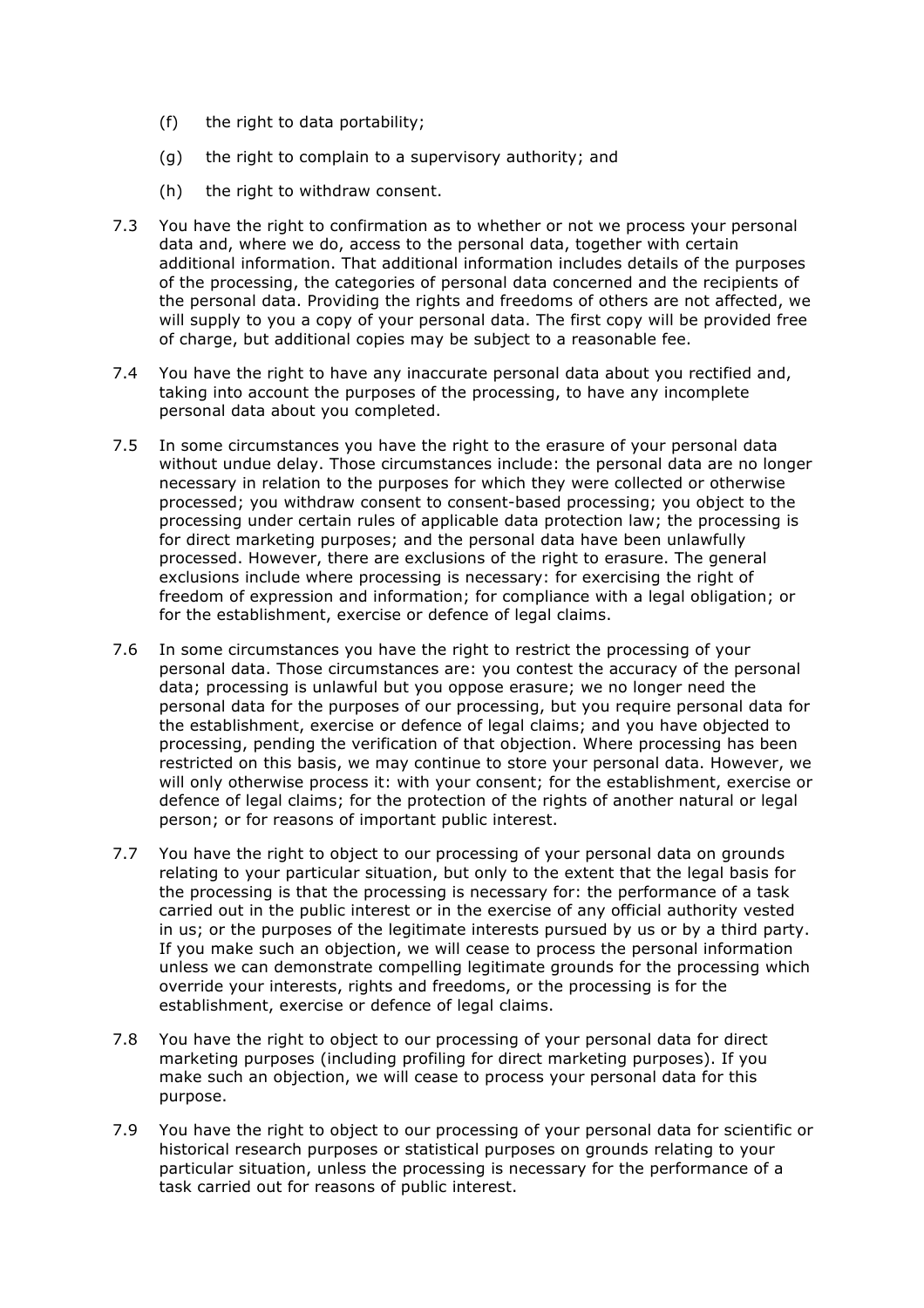- 7.10 To the extent that the legal basis for our processing of your personal data is:
	- (a) consent; or
	- (b) that the processing is necessary for the performance of a contract to which you are party or in order to take steps at your request prior to entering into a contract,

and such processing is carried out by automated means, you have the right to receive your personal data from us in a structured, commonly used and machinereadable format. However, this right does not apply where it would adversely affect the rights and freedoms of others.

- 7.11 If you consider that our processing of your personal information infringes data protection laws, you have a legal right to lodge a complaint with a supervisory authority responsible for data protection. You may do so in the EU member state of your habitual residence, your place of work or the place of the alleged infringement.
- 7.12 To the extent that the legal basis for our processing of your personal information is consent, you have the right to withdraw that consent at any time. Withdrawal will not affect the lawfulness of processing before the withdrawal.
- 7.13 You may exercise any of your rights in relation to your personal data by written notice to us, in addition to the other methods specified in this Section 9.

#### **8. Third party websites**

- 8.1 Our website includes hyperlinks to, and details of, third party websites.
- 8.2 We have no control over, and are not responsible for, the privacy policies and practices of third parties.

#### **9. Personal data of children**

- 9.1 Our website is targeted at persons over the age of 18.
- 9.2 If we have reason to believe that we hold personal data of a person under that age in our databases, we will delete that personal data.

#### **10. Updating information**

10.1 Please let us know if the personal information that we hold about you needs to be corrected or updated.

#### **11. About cookies**

- 11.1 A cookie is a file containing an identifier (a string of letters and numbers) that is sent by a web server to a web browser and is stored by the browser. The identifier is then sent back to the server each time the browser requests a page from the server.
- 11.2 Cookies may be either "persistent" cookies or "session" cookies: a persistent cookie will be stored by a web browser and will remain valid until its set expiry date, unless deleted by the user before the expiry date; a session cookie, on the other hand, will expire at the end of the user session, when the web browser is closed.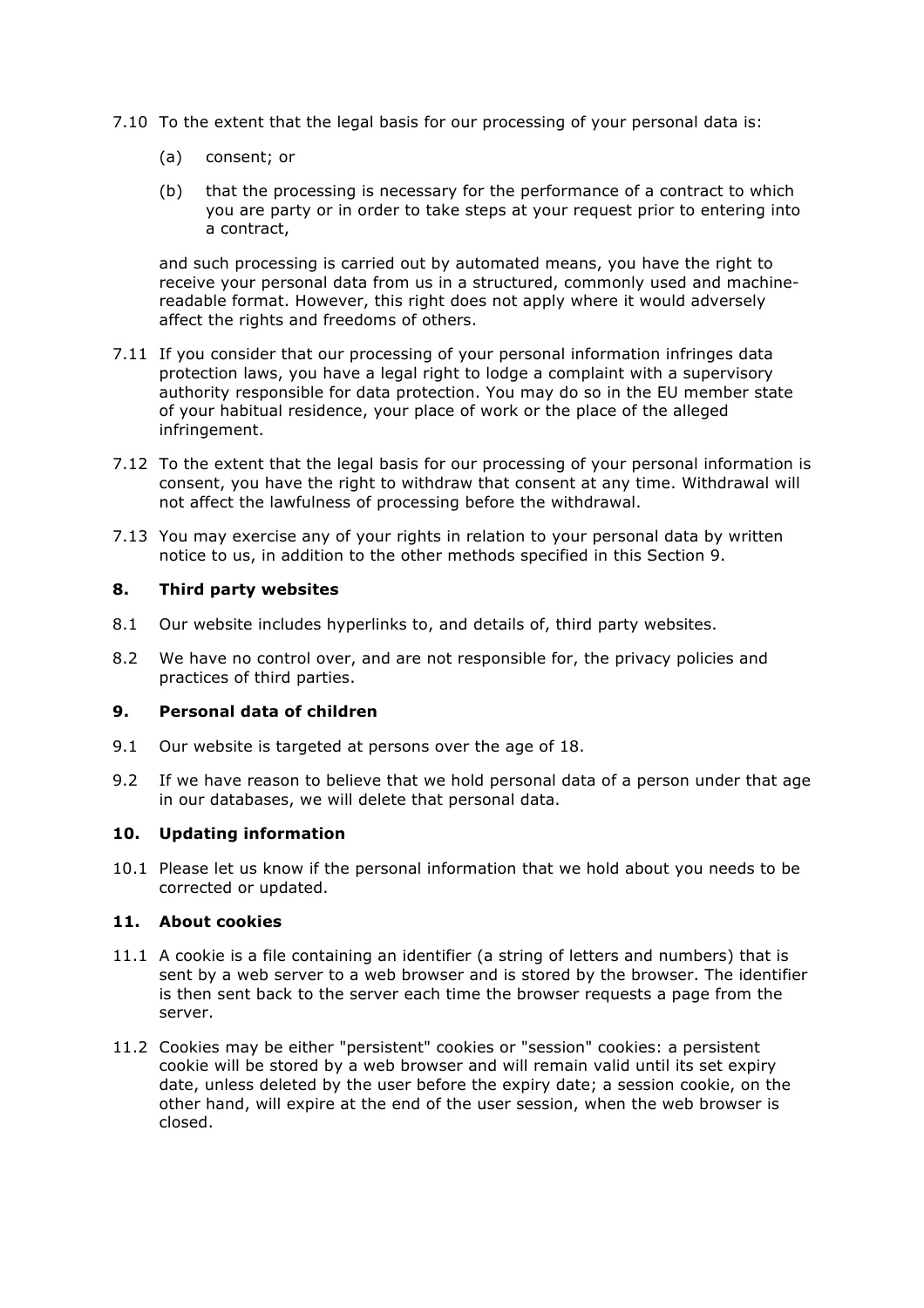11.3 Cookies do not typically contain any information that personally identifies a user, but personal information that we store about you may be linked to the information stored in and obtained from cookies.

# **12. Cookies that we use**

- 12.1 We use cookies for the following purposes:
	- (a) status we use cookies to help us to determine if you are logged into our website;
	- (c) analysis we use cookies to help us to analyse the use and performance of our website;
	- (d) cookie consent we use cookies to store your preferences in relation to the use of cookies more generally.

# **13. Cookies used by our service providers**

- 13.1 Our service providers use cookies and those cookies may be stored on your computer when you visit our website.
- 13.2 We use Google Analytics to analyse the use of our website. Google Analytics gathers information about website use by means of cookies. The information gathered relating to our website is used to create reports about the use of our website. Google's privacy policy is available at: https://www.google.com/policies/privacy/.

#### **14. Managing cookies**

- 14.1 Most browsers allow you to refuse to accept cookies and to delete cookies. The methods for doing so vary from browser to browser, and from version to version. You can however obtain up-to-date information about blocking and deleting cookies via these links:
	- (a) https://support.google.com/chrome/answer/95647?hl=en (Chrome);
	- (b) https://support.mozilla.org/en-US/kb/enable-and-disable-cookies-websitepreferences (Firefox);
	- (c) http://www.opera.com/help/tutorials/security/cookies/ (Opera);
	- (d) https://support.microsoft.com/en-gb/help/17442/windows-internet-explorerdelete-manage-cookies (Internet Explorer);
	- (e) https://support.apple.com/kb/PH21411 (Safari); and
	- (f) https://privacy.microsoft.com/en-us/windows-10-microsoft-edge-andprivacy (Edge).
- 14.2 Blocking all cookies will have a negative impact upon the usability of many websites.
- 14.3 If you block cookies, you will not be able to use all the features on our website.

### **15. Our details**

- 15.1 This website is owned and operated by Andrew White trading as AGW Technologies.
- 15.2 Our principal place of business is at: